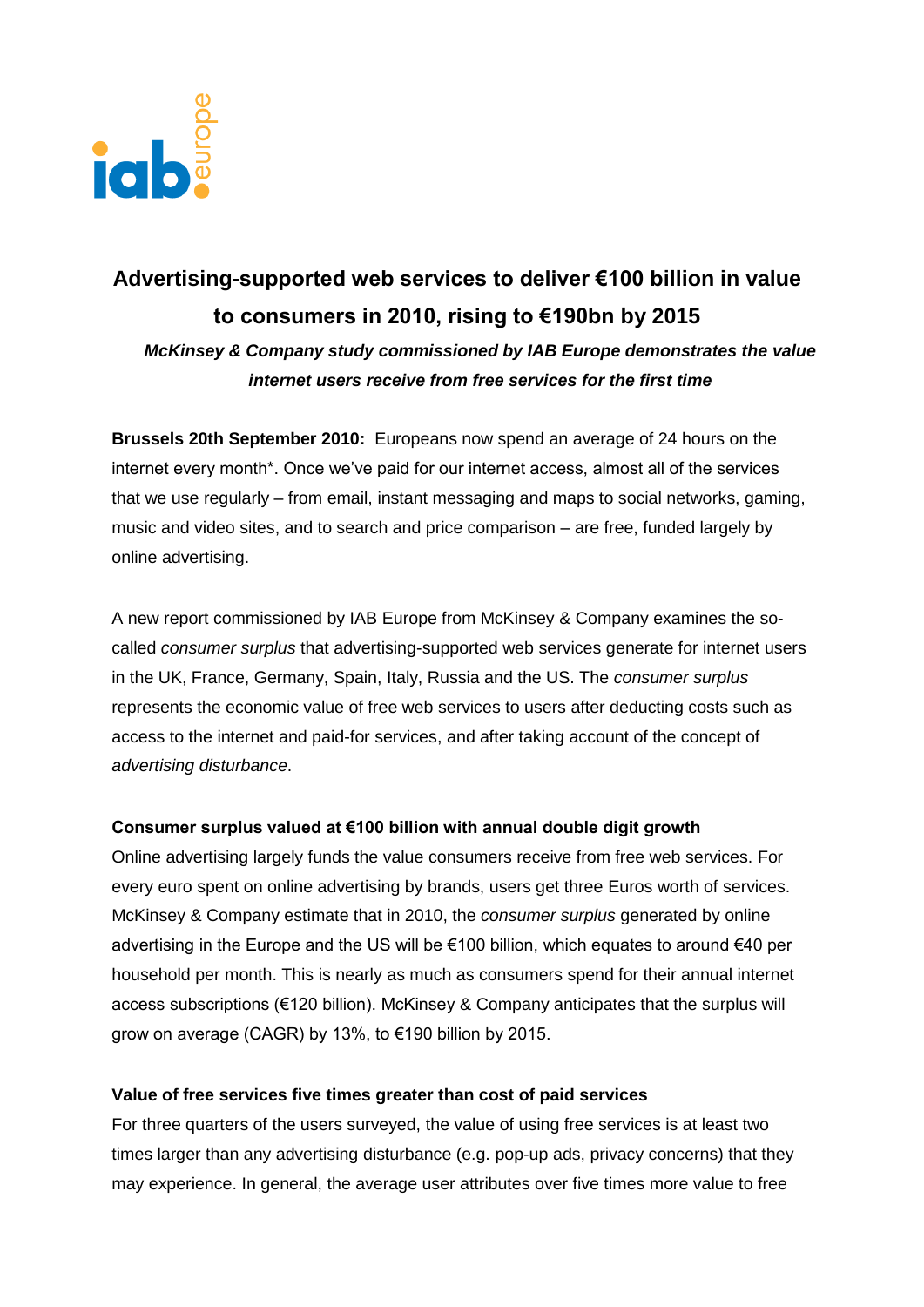web services than the amount they are willing to pay to avoid any disturbance. The study also confirmed that 20% of internet users pay for some services..

# **Consumers derive very significant benefit versus producers**

The report also compares the *consumer surplus* to the *producer surplus* (i.e. profit earned by the provider of the service). McKinsey & Company estimates the producer surplus for 2010 to be €20 billion. This means that consumers have been taking the majority - around 85% of the total available surplus generated by web services. Similarly, the value realised by consumers is three times greater than total expenditure on online advertising in the IAB Europe countries and US, which in 2009 was €31 billion\*\*. Online advertising accounts for 17.65% of total main media advertising spend in the six IAB Europe countries surveyed by McKinsey & Company\*\*\*.

# **Limiting free services**

Finally, the study indicates that if those services that are currently provided for free were to be charged for (to compensate service providers for the loss of advertising revenue), 40% of current users might choose to limit their internet use. In economic terms, this is described as a *negative consumer surplus.*

Alain Heureux, President and CEO of IAB Europe said: "Online advertising is being debated around the globe, yet until today, there has been little robust and independent research into the huge value generated by the free, advertising-supported web services that we all use every day. McKinsey & Company"s research shows that online advertising plays a strong role in enabling new services and content distribution models, as well as its traditional role in supporting the creative industries. The report also shows that today's consumers are able to make reasoned choices about when to use advertising supported services, and when to pay for them - and that tightening rules further is likely to have negative effects on internet usage in general. We look forward to a substantive discussion with the European Commission on policies that will help Europe use the potential of online advertising to generate more value and economic activity - in member states."

## **Summary of key findings:**

 Online advertising largely funds the value consumers receive from free web services. For every euro spent for online advertising by companies, users get three Euros worth of services. The estimated value to consumers (*consumer surplus*) is €100 billion in 2010 and is expected to grow at a sustained CAGR of 13% to €190 billion in 2015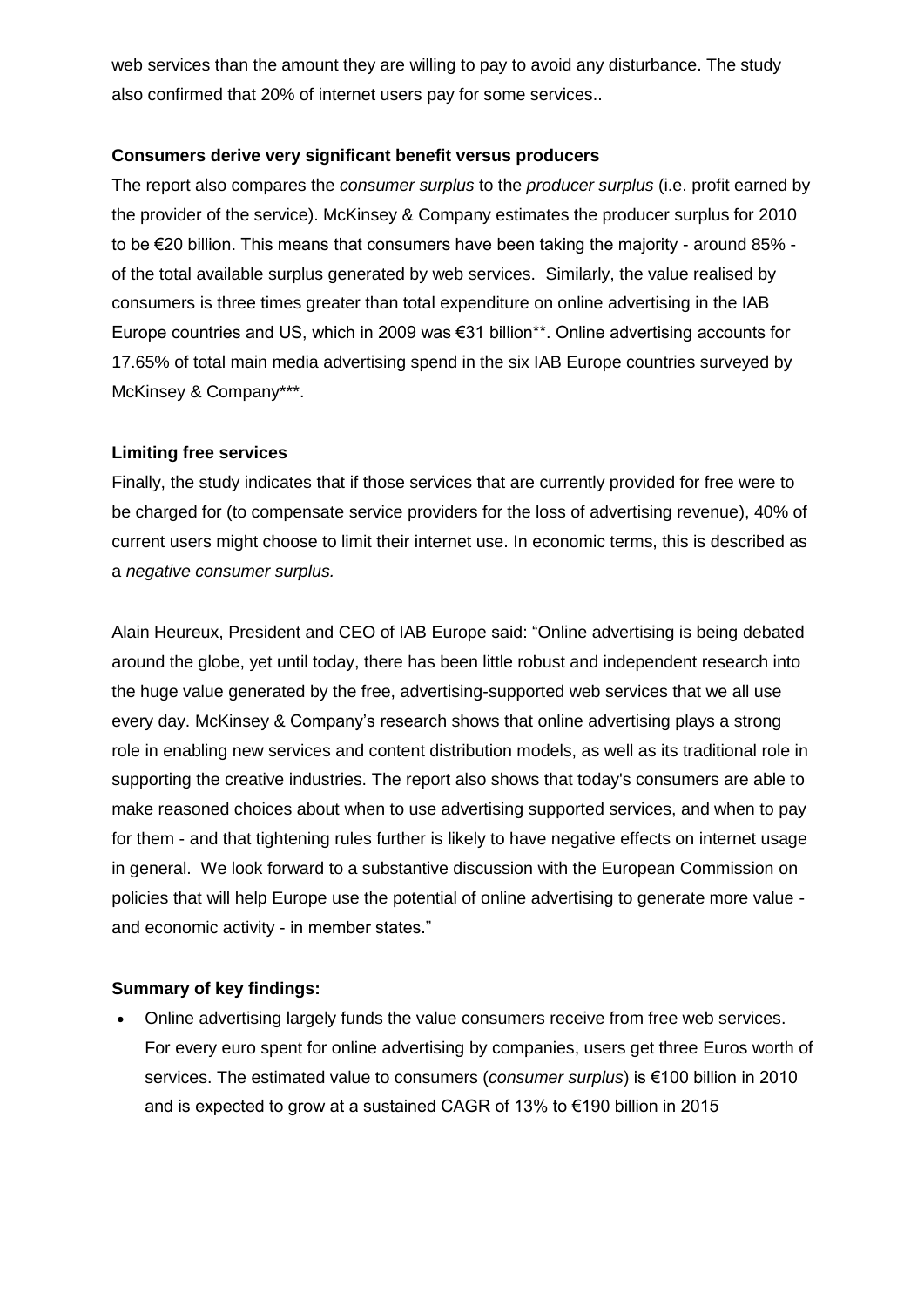- In contrast, the producer surplus from delivering those services is estimated at  $\epsilon$ 20 billion for 2010. This means that (outside of advertiser surplus) consumers have to date been taking the majority (85%) of the total surplus linked to web services
- More than 80% of internet users enjoy significantly more value from using the web than they would be willing to pay to eliminate disturbances from advertising and privacy concerns. In practical terms, each euro an internet user is willing to spend to limit advertising disturbance equates to six Euros worth of value from current ad-supported web services
- Protection against advertising disturbance is valued at €10 per month per household. A niche of one percent of users value privacy higher than the consumer surplus that accrues to average users through the use of free services
- The research also assesses the value of paid services. Only 20% of internet users also choose to pay for at least one service such as online communications and entertainment. The research suggests that the pay/free mix is already in equilibrium and only a price drop will grow numbers of those willing to pay
- Finally the study indicates that if those services that are currently provided for free were to be charged for (at a level that generates the same amount of revenue as adsupported services), 40% of current users could stop using the internet.

# ENDS

# **Media please contact: IAB Europe**

Geraldine Gitel, PR Consultant (French/English) Tel: +44 (0) 7917 885380/00 33 6772 5050 [pressrelations@iabeurope.eu;](mailto:pressrelations@iabeurope.eu) ggitel@greenfieldscommunications.com Lucy Green, PR Consultant (English) [pressrelations@iabeurope.eu;](mailto:pressrelations@iabeurope.eu) lgreen@greenfieldscommunications.com

# **Note to Editors**

\* Source: comScore Media Metrix

\*\* Source: IAB Europe AdEx report published September 2010. IAB Europe online ad spend was €14.7bn in 2009 and €16.3bn in the US in the same period.

\*\*\* Source: WARC/IAB Europe AdEx report published September 2010. 17.65% represents internet"s proportion of main media spend in the six European countries surveyed. "Main media" includes TV, Newspapers, Magazines, Outdoor, Cinema and Radio.